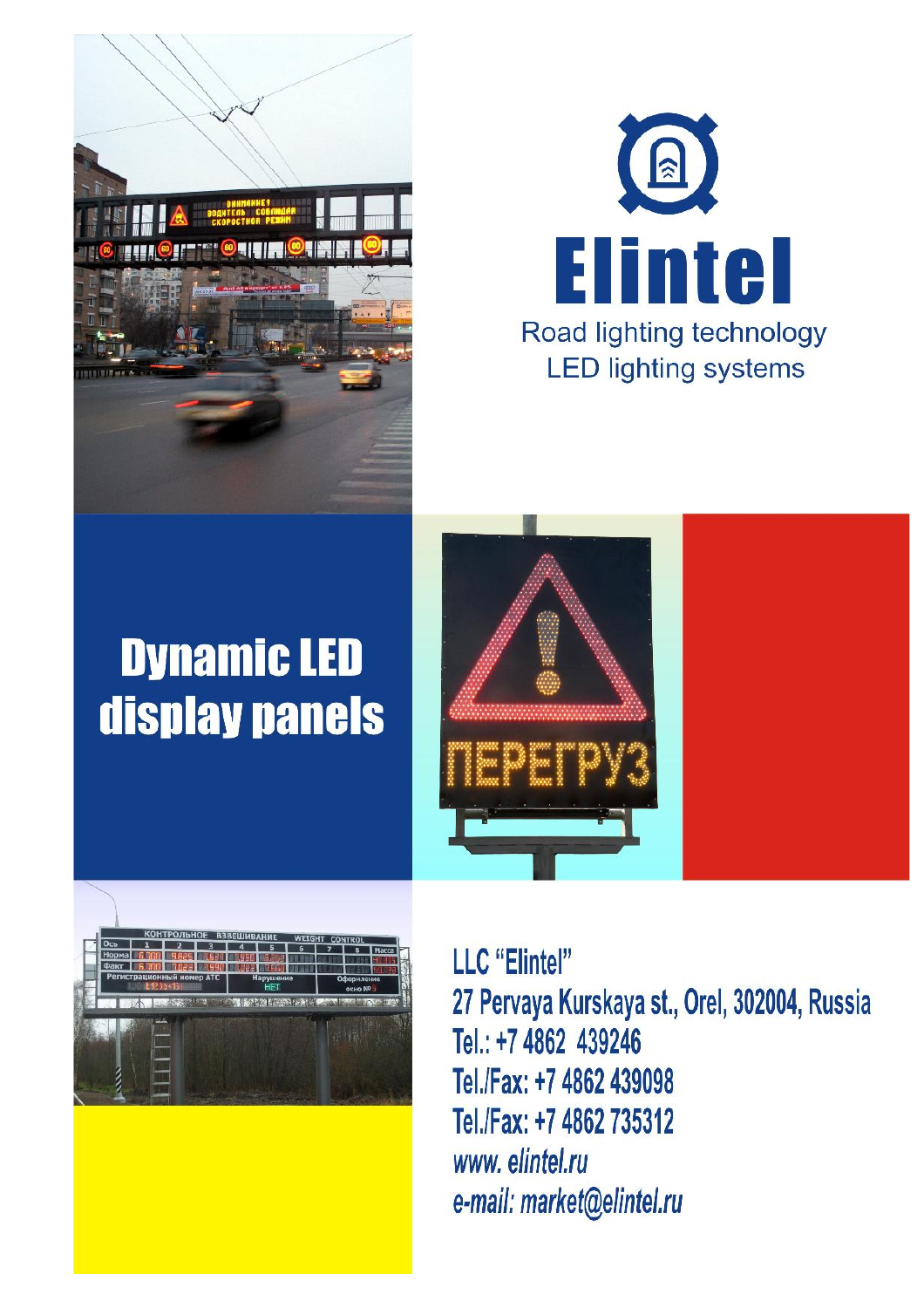





ISO 9001:2008 № POCC RU.3609.04ЧЖ00/ EC.C.O.02.01.000526-11

# *DYNAMIC DISPLAY PANEL TYPE DIT*



Dynamic LED display panel is designed to display text (complete set of WIN1251 characters) and graphic data (4 colors). The display may be changed either remotely or locally by special program with the use of ETHERNET, GSM \ GPRS \ CSD, USB communication channels. The display panel may be installed on main highways, ring roads, packing and customs areas.

Display panels are available in 2 versions: DIT-5, DIT-3.

#### *Overall dimensions, mm:*

- DIT-5: 8 660 х 2 170 х 175
- DIT-3: 5 200 х 2 170 х 175

#### *Display panel composition:*

- Text module of 4 (DIT-5) and 2 (DIT-3) sections.
- Graphics module.
- Central control and communication cabinet.
- Electrical cabinet for 220 V power supply circuit.
- Junction box RS 485 for connection of CRS type characters (controllable road signs).

#### *Operating modes:*

- Visual display of text and graphic data as text message and graphic image. Test message format: 3 lines by 24 characters (DIT-5) or 12 characters (DIT-3) per line.
- Use of one or two text pages with switching time from 5 to 255 seconds.
- Flickering highlighting of any text fragment.
- Brightness change modes:
	- forced, programmable;
	- automatic, day-night;
	- automatic, lighting dependent.
- Text and graphics modules condition test.
- Text and graphics module download/new data reading.
- Storage of 12 reserve text messages with display time indication in text module. Storage of one general DIT reset message.
- Transfer of DIT error alarm messages to remote computer.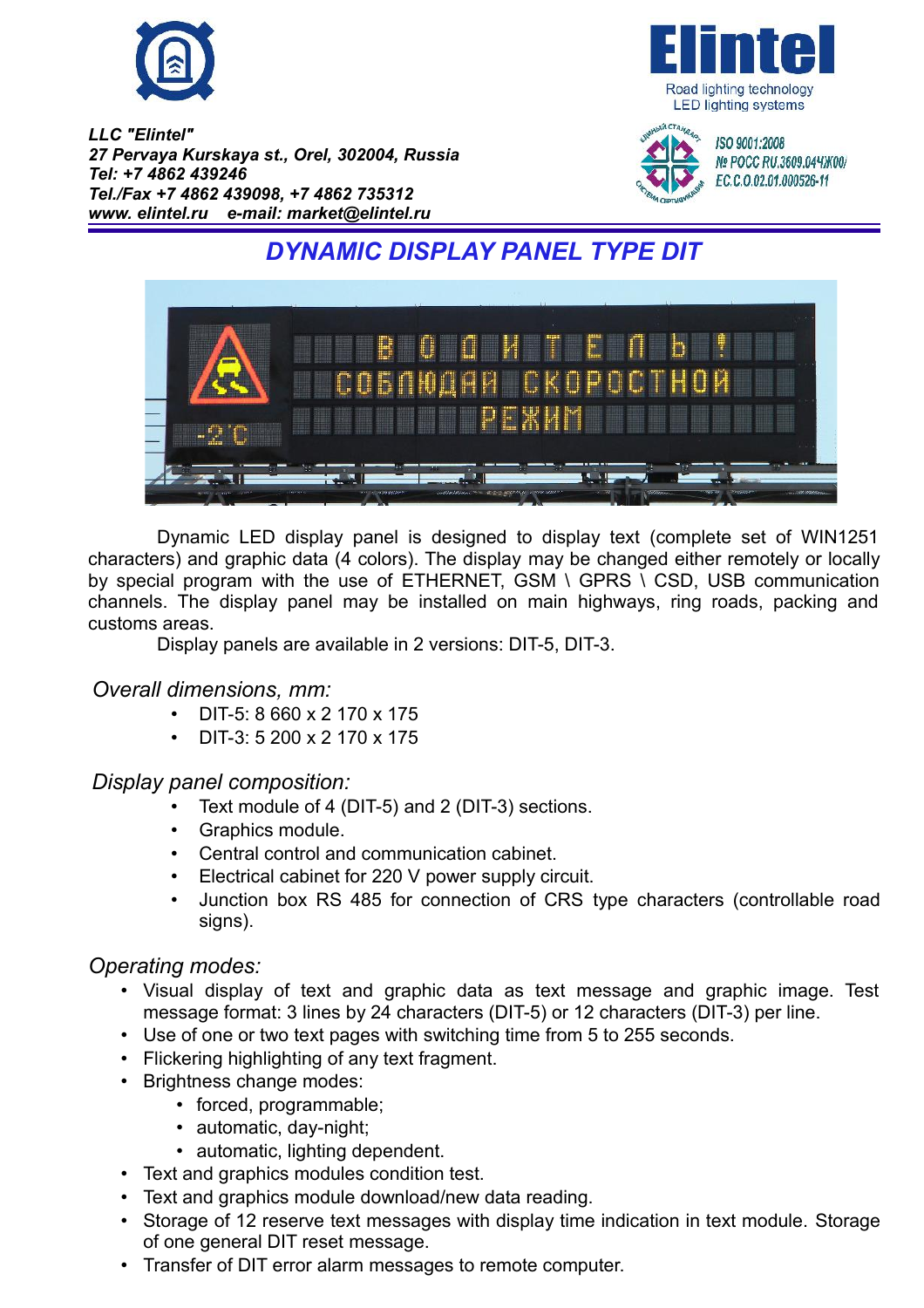





ISO 9001:2008 Nº POCC RU.3609.04ЧЖ00/ EC.C.O.02.01.000526-11

*Communication channels:*

- Ethernet by IEEE 802.3 10BASE-T \IEEE 802.3u 100BASE-TX Fast standard
- GSM GPRS\CSD\SMS modes
- USB

### *DIT specifications*

| <b>Specifications</b>                      | <b>Value</b>                       |  |
|--------------------------------------------|------------------------------------|--|
| Electric shock protection class            |                                    |  |
| Protection degree against external factors | <b>IP54</b>                        |  |
| Power supply voltage, V                    | 220V +10%-15%                      |  |
| Power supply voltage frequency, Hz         | $50 \pm 1\%$                       |  |
| Operating temperature range:               | $-45^{\circ}$ C - +50 $^{\circ}$ C |  |
| Relative humidity at 25 ° C                | 100%                               |  |
| Power consumption, kW, not more            |                                    |  |
| $DIT-3:$                                   | 1.8                                |  |
| $DIT-5:$                                   | 3                                  |  |
| Brightness cd / $m2$                       | 12,500                             |  |
| Continuous operation time                  | unlimited                          |  |
| Mass, kg, not more                         | 600                                |  |
| Warranty period, years                     |                                    |  |

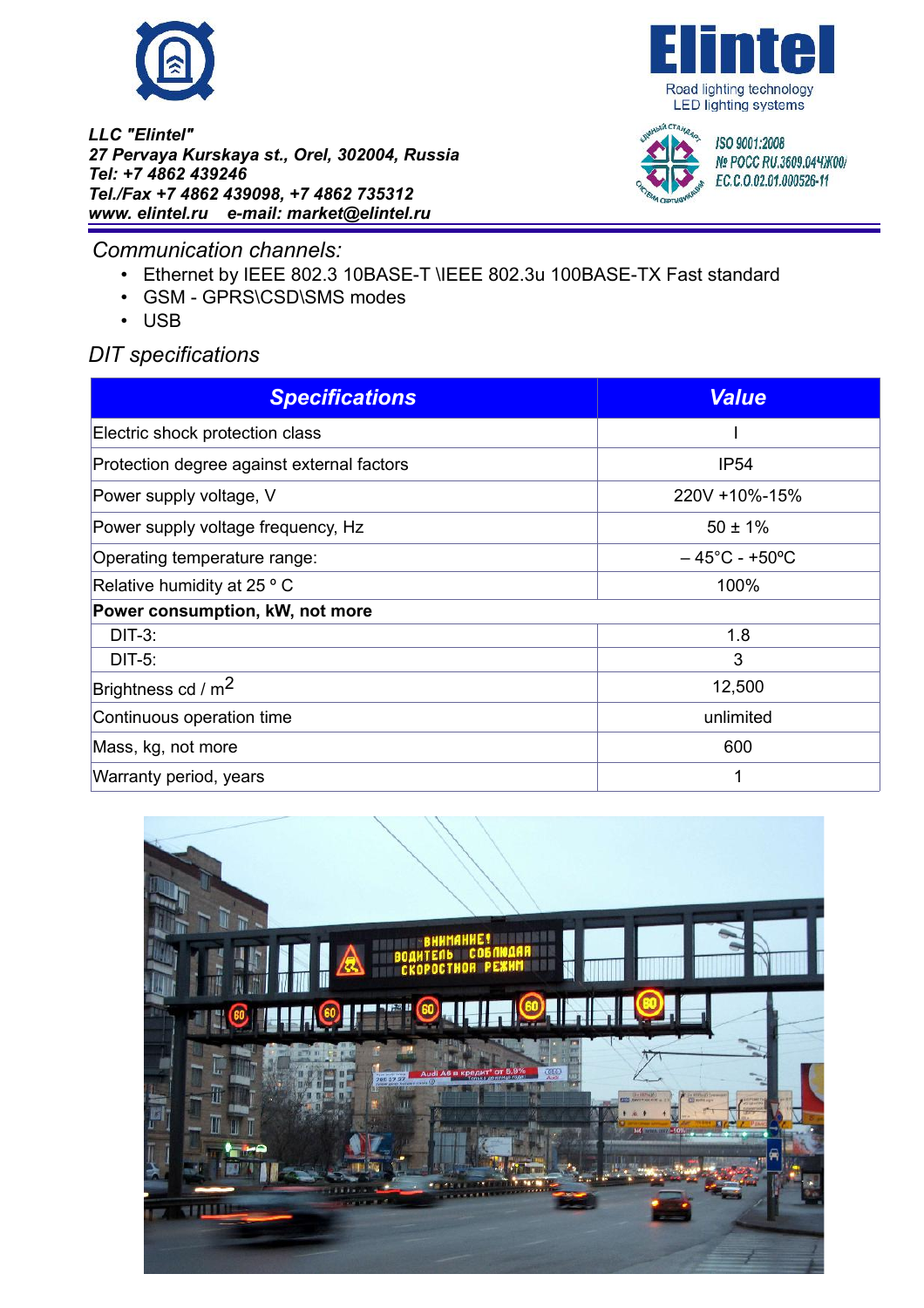





ISO 9001:2008 Nº POCC RU.3609.04ЧЖ00/ EC.C.O.02.01.000526-11

# *CONTROLLABLE ROAD SIGN (CRS) "SPEED LIMIT"*





Controllable road sign (CRS) "Speed limit" is intended to advise road users on speed limit. Displayed speed limit range - from 10 km/h to 190 km/h.

Speed increment- 10 km/h.

The sign is housed in undismountable metal sealed body to impede unauthorized access.

#### *Overall dimensions, mm:*

• 980х980х107

#### **CRS signs are available in five versions depending on communication device:**

- **CRS -1 motherboard**  controlled by RS485 interface shall be used as independent RS485 network unit or as DIT part.
- **CRS-2 modem** 220V supply control to one of 5 inputs (five fixed user set speed values)
- **CRS-3 GSM/GPRS modem** cellular communication control (GSM / GPRS)
- **CRS-4 LAN modem** LAN or VAN control
- **CRS-5 GSM/GPRS/LAN modem** LAN, VAN or cellular communication control (GSM / GPRS)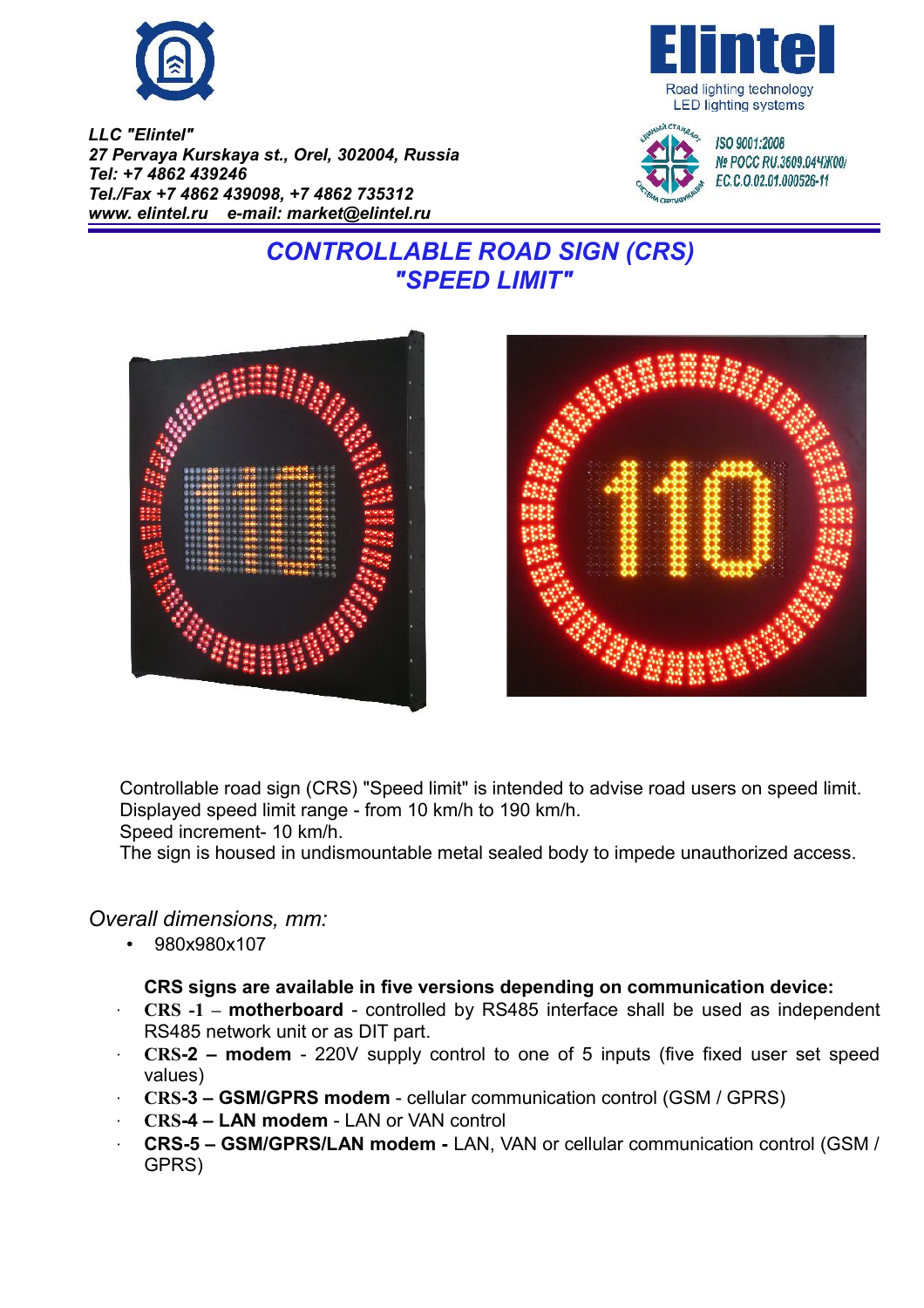

#### *Operating modes:*

- 1. Visual display of loaded data as road sign 3.24 graphic image "Speed limit" (GOST R 52290).
- 2. ownload of required speed limit data and display brightness
- 3. Reading of downloaded data (except CRS-2 design).
- 4. Sign blanking.
- 5. Glow brightness change:
	- under software control (forced);
	- day-night mode switch (automatic), except CRS-1 design;
	- depending on lighting conditions (automatic).

## *CRS specifications*

| <b>Specifications</b>                      | <b>Value</b>                       |
|--------------------------------------------|------------------------------------|
| Protection degree against external factors | <b>IP54</b>                        |
| Operating temperature range:               | $-45^{\circ}$ C - +50 $^{\circ}$ C |
| Relative humidity at 25 ° C                | 100%                               |
| Power supply voltage, V                    | 220V +10%-15%                      |
| Power supply voltage frequency, Hz         | $50 \pm 1\%$                       |
| Power consumption, W, not more             | 60                                 |
| Brightness cd / $m2$                       | 12,500                             |
| Range of displayed speed limits            | from 10 km / h to 190 km / h       |
| Speed setting increment                    | 10 km / h                          |
| Continuous operation time                  | unlimited                          |
| Overall dimensions, mm:                    | 980x980x107                        |
| Mass, kg, not more                         | 35                                 |
| Warranty period, years                     | 3                                  |







ISO 9001:2008 Nº POCC RU.3609.04ЧЖ00/ EC.C.O.02.01.000526-11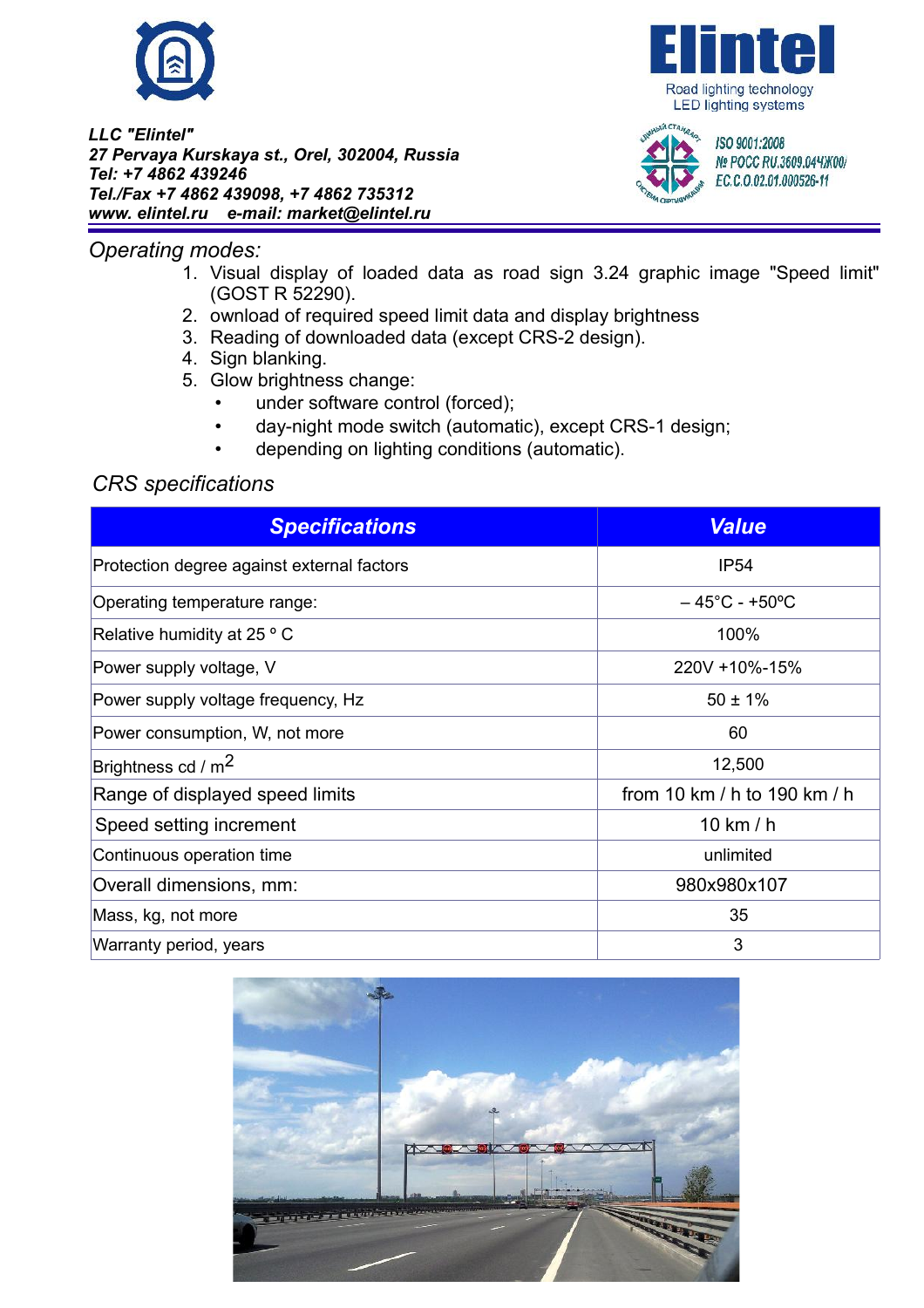





ISO 9001:2008 Nº POCC RU.3609.044X00/ EC.C.O.02.01.000526-11

# *STATIC WEIGHING DISPLAY PANEL (SWD)*



Static weighing display panel (SWD) is used as part of weighing platform. Static weighing display panel together with weight program is designed for numeric display of vehicle axial load and total mass, license plates and revealed deviations.

#### *Overall dimensions, mm:*

• 6 000 х 1 250 х 98

#### *Product parts:*

- 8 five digit seven-segment red display to indicate vehicle gross weight and weight distribution by axles.
- graphic red display of vehicle license plate.
- data display panel:
	- green glow with fixed word "NO"
	- red glow with fixed word "YES"
- single-digit seven-segment red glow display to indicate window number for documents arrangement .

#### *Display modes:*

- Stand-alone display mode, SWD works with the use of downloaded output data independently of control program.
- Supervisory control mode is implemented by "SWD" program, installed on remote computer using Ethernet communication channel.

#### *Communication channels:*

- Ethernet according to IEEE 802.3 10BASE-T \IEEE 802.3u 100BASE-TX Fast standard
- USB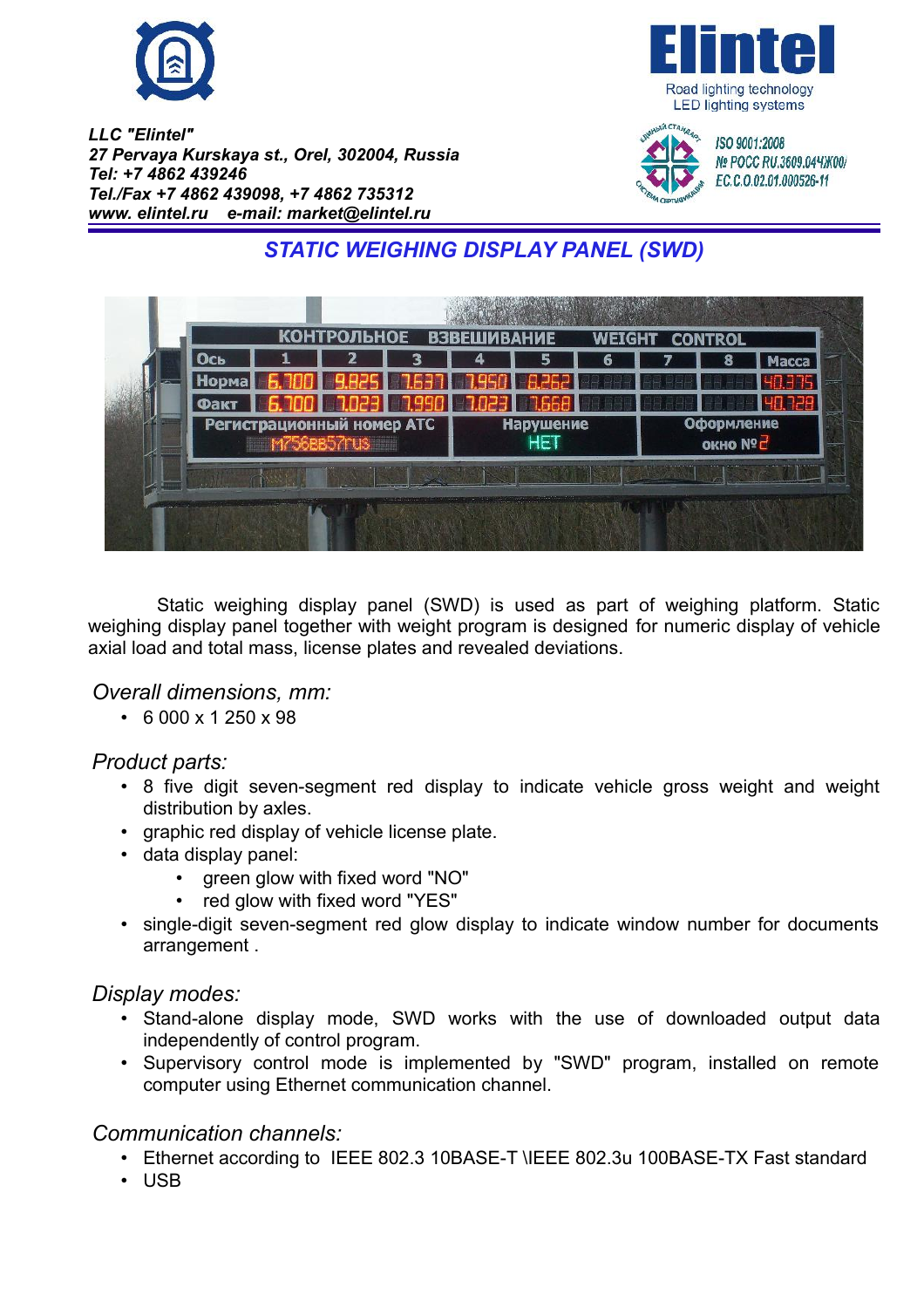





Nº POCC RU.3609.044X00/ EC.C.O.02.01.000526-11

#### **SWD performs the following functions in stand-alone mode:**

- Downloaded data display.
- Glow brightness change by in-built real-time clock with regard to sunrise and sunset time for preset latitude.
- Supervisory control mode.

#### **The following command groups are implemented in supervisory control mode:**

- Control commands
- Service commands

#### **Control command group includes the following commands:**

- New data loading for each SWD component separately and in random combination.
- Glow brightness change for each SWD component separately and in random combination.
- Testing. The command is used for communication control with SWD and to read its components conditions.

#### **Service commands group includes the following commands:**

- Real time clock (RTC) setting. RTC time writing / reading. RTC is used for automatic brightness display change.
- Automatic brightness control enable / disable
- $\cdot$  Download of "top" 128 CG characters to display other code pages.
- Switching of "top" 128 CG characters to built-in character generator with code page WIN1251 or downloaded character generator to display other code pages.
- Ethernet module configuration commands.

#### *SWD specifications*

| <b>Specifications</b>                      | <b>Value</b>                       |
|--------------------------------------------|------------------------------------|
| Electric shock protection class            |                                    |
| Protection degree against external factors | <b>IP54</b>                        |
| Power supply voltage, V                    | 220V +10%-15%                      |
| Power supply voltage frequency, Hz         | $50 \pm 1\%$                       |
| Operating temperature range:               | $-45^{\circ}$ C - +50 $^{\circ}$ C |
| Relative humidity at 25 ° C                | 100%                               |
| Power consumption, kW, not more            | 0.3                                |
| Brightness cd / $m2$                       | 12,500                             |
| Continuous operation time                  | unlimited                          |
| Overall dimensions, mm:                    | 6 000 x 1 250 x 98                 |
| Mass, kg, not more                         | 450                                |
| Warranty period, years                     | 3                                  |